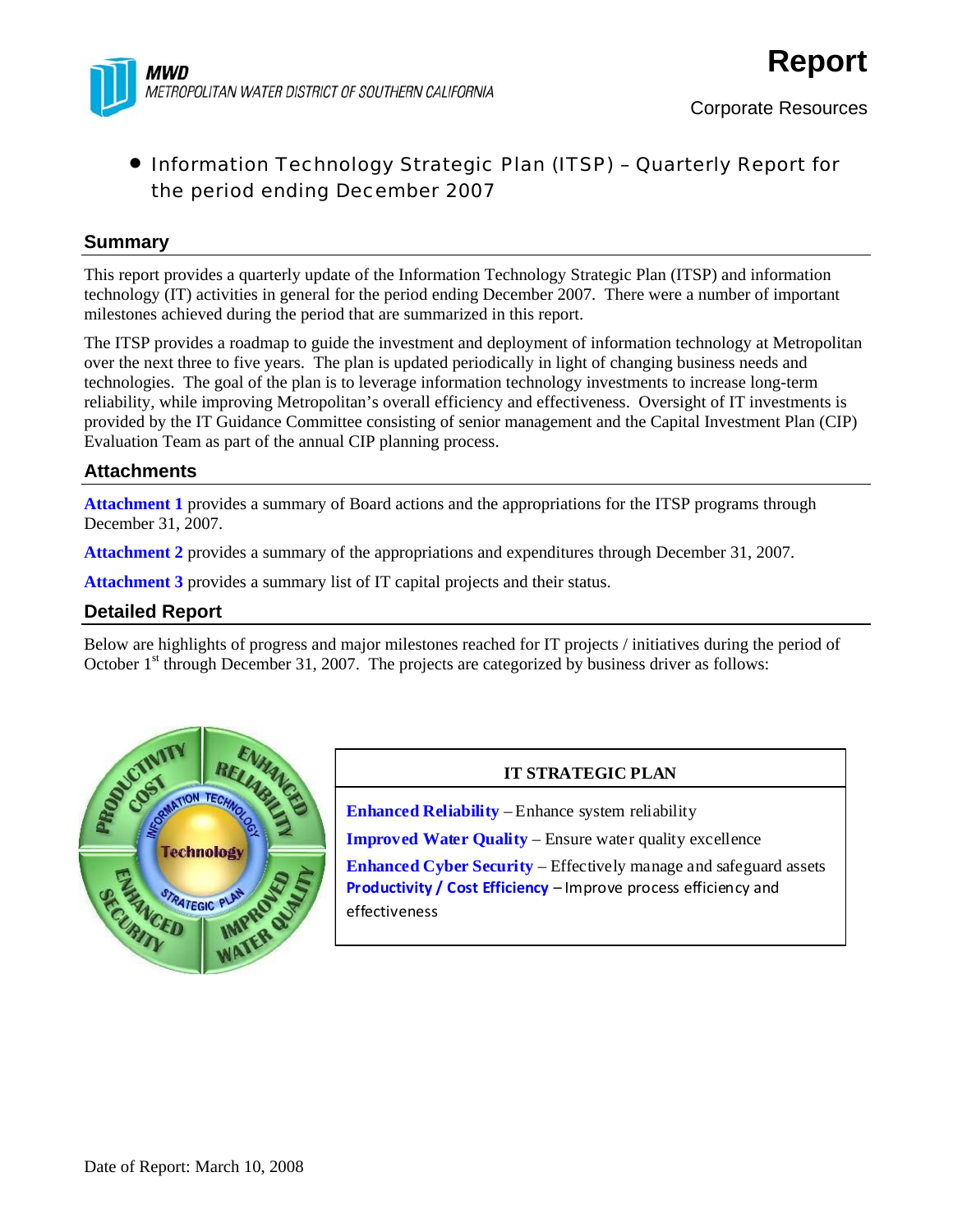| <b>Enhanced Reliability:</b>                                                                                                                                                                                                                                                                                                                                                                                                                                                                                                                                                                                                                                                                                                                                                              | Fiscal Year 2007-08 to date<br><b>Budget: \$6.81 M</b><br>Expended: \$3.32 M |  |
|-------------------------------------------------------------------------------------------------------------------------------------------------------------------------------------------------------------------------------------------------------------------------------------------------------------------------------------------------------------------------------------------------------------------------------------------------------------------------------------------------------------------------------------------------------------------------------------------------------------------------------------------------------------------------------------------------------------------------------------------------------------------------------------------|------------------------------------------------------------------------------|--|
| Completed PeopleSoft 8.9 Upgrade as part of Phase<br>II of the Human Resources Improvement project                                                                                                                                                                                                                                                                                                                                                                                                                                                                                                                                                                                                                                                                                        |                                                                              |  |
| In March 2007, the Board authorized Phase II of<br>п<br>the Human Resources (HR) Improvement project.<br>The first component of the Phase II effort is to<br>upgrade the PeopleSoft Human Resource<br>Management System to version 8.9. The upgrade<br>was necessary to maintain vendor support and get<br>system upgrades. In October 2006, Oracle, the HR<br>system vendor, published a support schedule<br>including tax updates required for the payroll<br>processing will no longer be available from Oracle<br>as of March 2008. Delaying the upgrade would<br>have increased Metropolitan's risk by operating a<br>critical system without necessary payroll support.<br>In addition, the upgrade gives employees the ability<br>to direct paycheck funds into multiple accounts. | PeopleSoft 8.9 Upgrade                                                       |  |
| During the period, staff successfully completed the<br>п<br>PeopleSoft v8.9 upgrade. The upgrade coincides<br>with HR's introduction of "My HR" providing a<br>single point of entry for all employee self-service<br>transactions.                                                                                                                                                                                                                                                                                                                                                                                                                                                                                                                                                       |                                                                              |  |
| With the completion of the PeopleSoft upgrade, the<br>п<br>next step in Phase II of the HR Improvement<br>project is to begin the design phase of the<br>Employee Relations (ER) Module and the<br>Employee Learning Management (ELM) Module.<br>The ER module will assist HR staff in managing<br>grievance deadlines and other ER data (e.g<br>grievances, disciplinary actions, etc.). The ELM<br>Module will provide self-service capabilities for<br>employees and managers to track training<br>compliance including certification and completion.                                                                                                                                                                                                                                  |                                                                              |  |
| The target completion for the ER and ELM<br>■<br>Modules is in the fourth quarter of fiscal year<br>2007/08.                                                                                                                                                                                                                                                                                                                                                                                                                                                                                                                                                                                                                                                                              |                                                                              |  |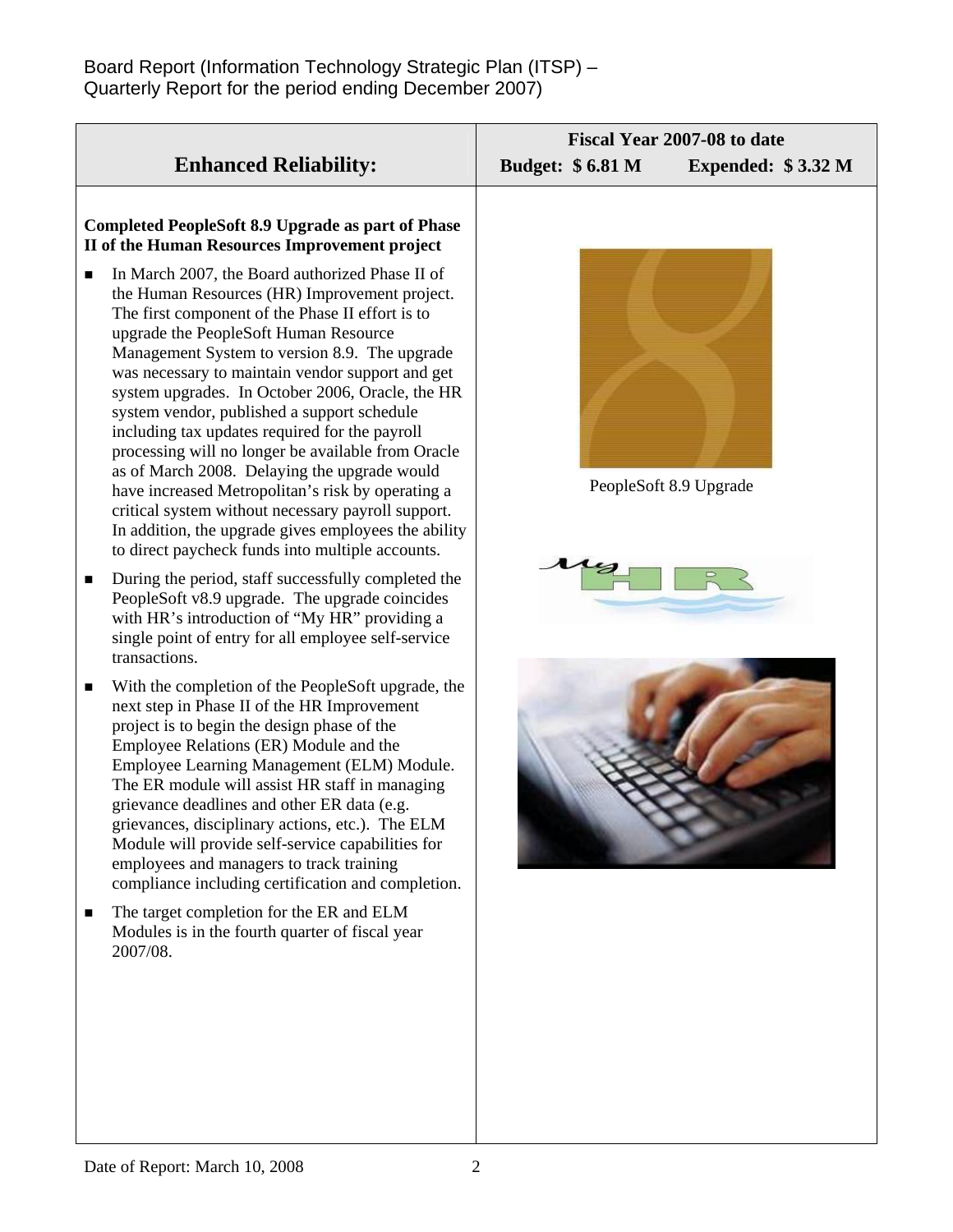## **Updated the Board on the SMART-Ops Project and Proposed Pilot of the Eastern Distribution System**

- The objective of the SMART Operations (SMART Ops) project, formerly named the Real Time Operating System (RTOS), is to develop and implement a hydraulic model that simulates the behavior of Metropolitan's water distribution system, including the Colorado River Aqueduct (CRA). SMART Ops utilizes hydraulic calculations and data from Metropolitan's SCADA system to allow staff to evaluate a variety of short and long-term operating scenarios. This is particularly important given the dynamic nature of the volumes from Metropolitan's water sources. SMART Ops will also be used for planning, emergency training, the re-routing of water during shutdowns, and analyzing distribution system control options.
- The pilot phase was previously completed and served as a "proof of concept" by developing a working hydraulic model that simulates water grade, flows and levels for the Rialto Feeder portion of Metropolitan's distribution system.
- During the period, staff provided an update to the Board on the completion of the initial pilot deployment and staff's plans to extend the SMART-Ops pilot to include the eastern portion of the distribution system which will be completed by September 2008.

## **Received 2007 Innovators Award by Control Microsystems for the Automatic Meter Reading (AMR) Project**

- $\blacksquare$  The project involves upgrading the Automatic Meter Reading (AMR) meter sites that supports Metropolitan's billing and monitoring of water delivery through service connections to member agencies. The current AMR system is based on outdated technology that needs to be upgraded to continue functioning properly. There are approximately 480 water meters located throughout Metropolitan's distribution system.
- During the period, Metropolitan was awarded the 2007 Innovators Award for the AMR Project. The award is issued annually by Control Microsystems Inc. (CMI) for the project that demonstrates "Leading Edge Design and Implementation of Advanced Supervisory Control and Data



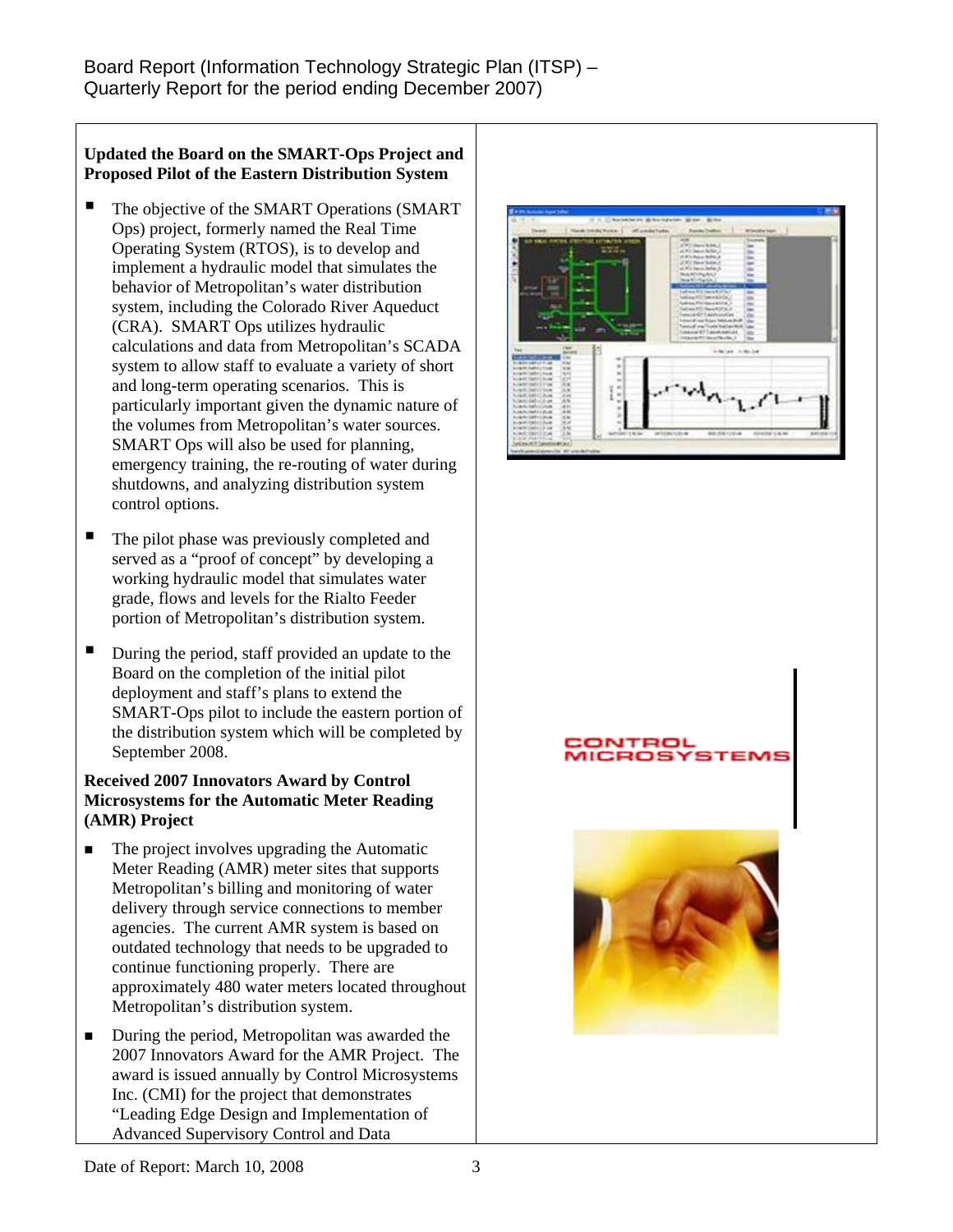Acquisition (SCADA) Systems." CMI is a global developer of advanced Supervisory Control and Data Acquisition (SCADA) equipment and software. The evaluation was conducted by a committee of engineering and product line experts.

## **Continued IT Disaster Recovery Joint Exercise Planning and Training**

- During the period, IT continued joint planning with business continuity staff in preparation for an upcoming IT Disaster Recovery (DR) exercise (scheduled for March 2008). This is an ongoing effort to refine Metropolitan's ability to recover critical IT systems in the event of a disaster.
- As part of DR preparedness, IT continued to conduct on-going training with staff. Recent training sessions involved logistics staff and focused on emergency communication procedures and protocols.
- $\blacksquare$  In addition, staff visited the City of Anaheim to review its Enterprise Virtual Operations Center application that uses advanced technology to assist the city in both its daily management activities as well as during emergency operations.

## **Installed Programmable Logic Controller (PLC) for Traveling Bridge and Dry Polymer Systems at the Jensen Treatment Plant**

- **Programmable Logic Controllers (PLCs) are** industrial process control devices that are typically tied into Metropolitan's SCADA system to control and monitor a variety of important water systemrelated processes such as filtration, chemical feed, and washwater reclamation.
- This initiative is intended to proactively replace the oldest PLC units before they fail. The criterion is to replace standard PLCs that are older than 10 years. Also, these are field devices that are typically exposed to environmental extremes such as temperature, moisture, and dust.
- During the period, three PLC's were replaced with new units at the Jensen Treatment Plant. One PLC unit was for a traveling bridge, which is a mechanical carriage device that scours the bottom of the sedimentation basins; and two PLC units were for dry polymer systems.



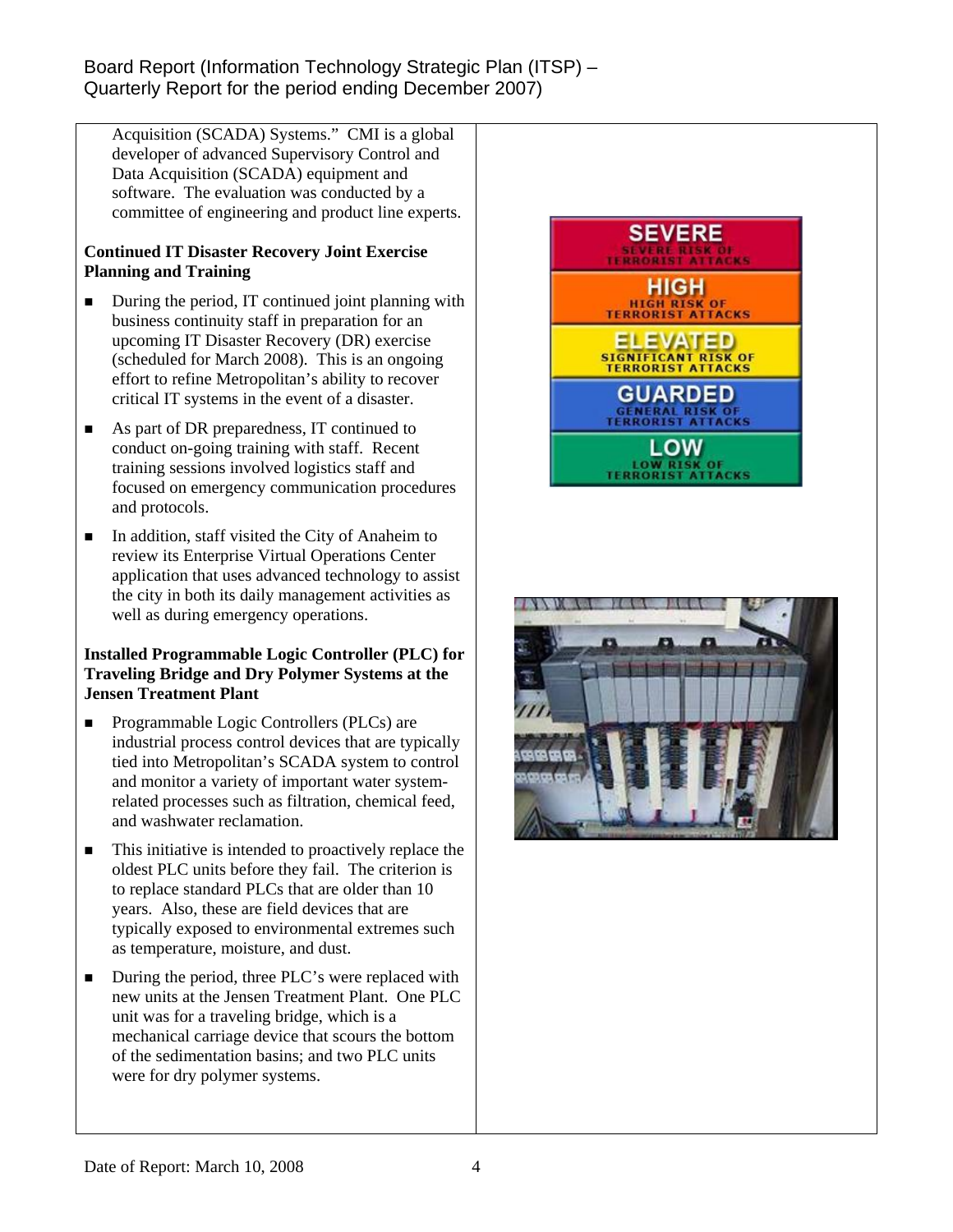### **Completed Requirements Analysis and Issued RFP for Union Station Headquarters Technology Upgrade Project**

- The Union Station Headquarters Technology Upgrade project will upgrade audio, video and information technology-related equipment in the main Board room and committee rooms in Metropolitan's headquarter building at Union Station.
- In December, an RFP was issued to hire an integrator to design and implement the audio/visual system upgrades in the Board room and committee rooms. An ad hoc Board committee was created to provide input.

#### **Continued to implement PC replacement program by rolling out new hardware and software to field sites**

- Completed 90% of PC replacement program.
- $\blacksquare$  In the upcoming period, staff will concentrate efforts on rolling out remaining PCs, which are primarily for staff members who are using software applications that must be upgraded to be compatible with Windows Vista, such as Computer Aided Design (CAD) users. Work should be completed in March 2008.

## **Other key accomplishment include:**

 As part of server upgrades at the treatment plants, staff completed processor installation at the Weymouth facility to increase SCADA server performance, and replaced existing server hard drives with higher capacity units which increases historical data storage capacity.

Expenditures in the Enhanced Reliability category were lower than projected through the second quarter of fiscal year 2007-08. This variance is expected to decrease as phase II of the AMR project gets underway. In addition, a portion of the variance stems from the Water Planning Application and Electronic System Log projects which were delayed because internal resources were reassigned to higher priority projects.





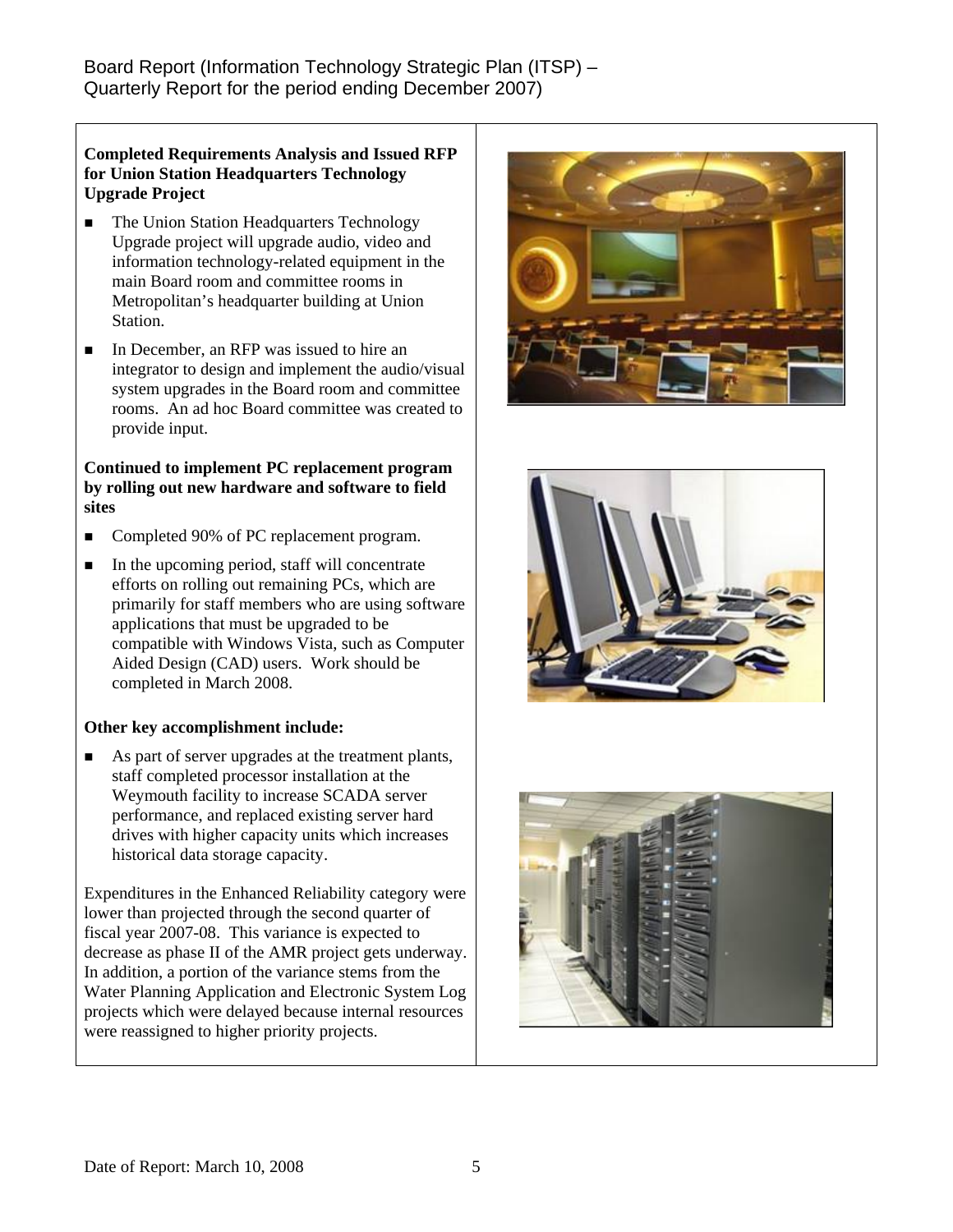|                                                                                                                                                                                                                                                                                                                                                                    | Fiscal Year 2007-08 to date                    |  |
|--------------------------------------------------------------------------------------------------------------------------------------------------------------------------------------------------------------------------------------------------------------------------------------------------------------------------------------------------------------------|------------------------------------------------|--|
| <b>Improved Water Quality:</b>                                                                                                                                                                                                                                                                                                                                     | <b>Budget: \$0.03 M</b><br>Expended: $$0.03 M$ |  |
| Key accomplishments Included:                                                                                                                                                                                                                                                                                                                                      |                                                |  |
| <b>Oxidation Retrofit Programs</b>                                                                                                                                                                                                                                                                                                                                 |                                                |  |
| An important component of the Skinner,<br>Weymouth and Diemer Oxidation Retrofit<br>Programs (ORP) is the design, programming, and<br>installation of hardware and software to control the<br>ozone treatment process.                                                                                                                                             |                                                |  |
| For the Weymouth ORP, IT staff completed review<br>of the final specifications and construction<br>drawings.                                                                                                                                                                                                                                                       |                                                |  |
| For the Diemer ORP, IT staff continued to provide<br>technical support and reviewed the 99% design<br>specifications.                                                                                                                                                                                                                                              |                                                |  |
| For the Skinner ORP, IT staff continued support of<br>ORP construction activities.                                                                                                                                                                                                                                                                                 |                                                |  |
| <b>Continued support for Skinner Expansion No. 4</b>                                                                                                                                                                                                                                                                                                               |                                                |  |
| As part of the Skinner Expansion No. 4 project,<br>staff completed automated process controls (APCs)<br>for chemical feed systems and Washwater<br>Reclamation Plant No. 3. APCs are software<br>programs developed to control and monitor a<br>variety of processes (e.g. chemical dosage,<br>chemical feed valves and feed pumps, and cooling<br>water systems). |                                                |  |
| Staff completed APCs for sodium hypochlorite,<br>■<br>sulfuric acid and ferric and liquid polymer<br>chemical feed systems for Modules 4, 5 and 6.                                                                                                                                                                                                                 |                                                |  |
| ■<br>Completed a number of SCADA graphic screens<br>used by the Skinner operators for monitoring and<br>controlling dry polymer and sodium hypochlorite<br>chemical addition.                                                                                                                                                                                      |                                                |  |
|                                                                                                                                                                                                                                                                                                                                                                    |                                                |  |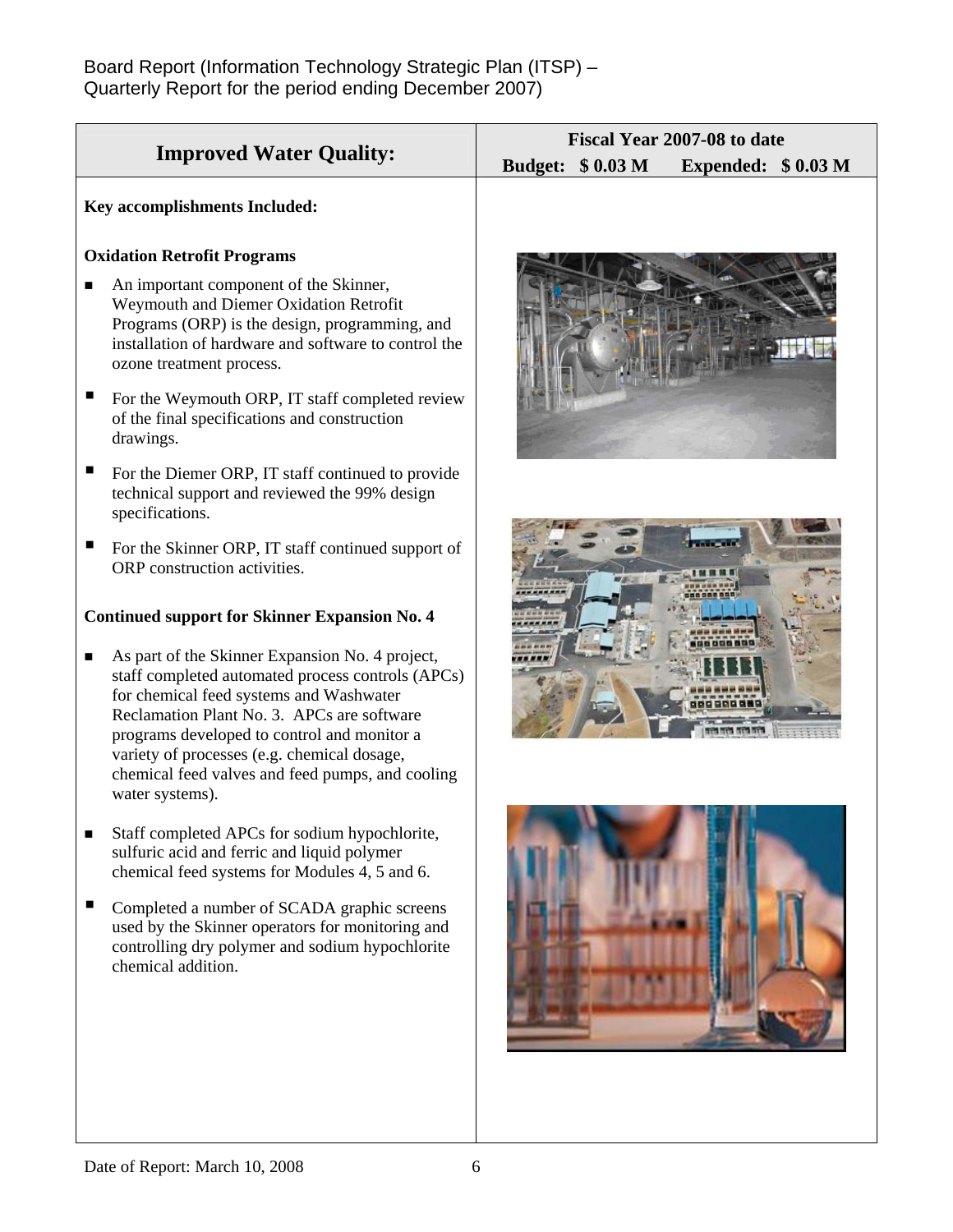## **Other Key Accomplishments Included:**

- $\blacksquare$  IT staff provided technical support to field staff by setting up SCADA for the hypochlorite feed at Lake Mathews being used as an interim solution to control Quagga Mussels.
- Staff reviewed the final specifications and construction drawings for the sodium hypochlorite feed at Copper Basin to be used as an interim measure to control Quagga Mussels.
- In support of the Weymouth Pilot Plant project, IT staff reviewed 90% design specifications.
- As part of the Plant Influent Flow Metering Upgrade project, staff completed a pilot at the Mills Treatment Plant.
- As part of the Fluoridation Program, staff completed programming and successfully deployed APCs for the fluoride systems at all five treatment plants.
- IT staff reviewed the 99% design specifications for the Perris Valley Pipeline – South Reach project.

Expenditures in the Improved Water Quality category were on budget through the second quarter of fiscal year 2007-08.

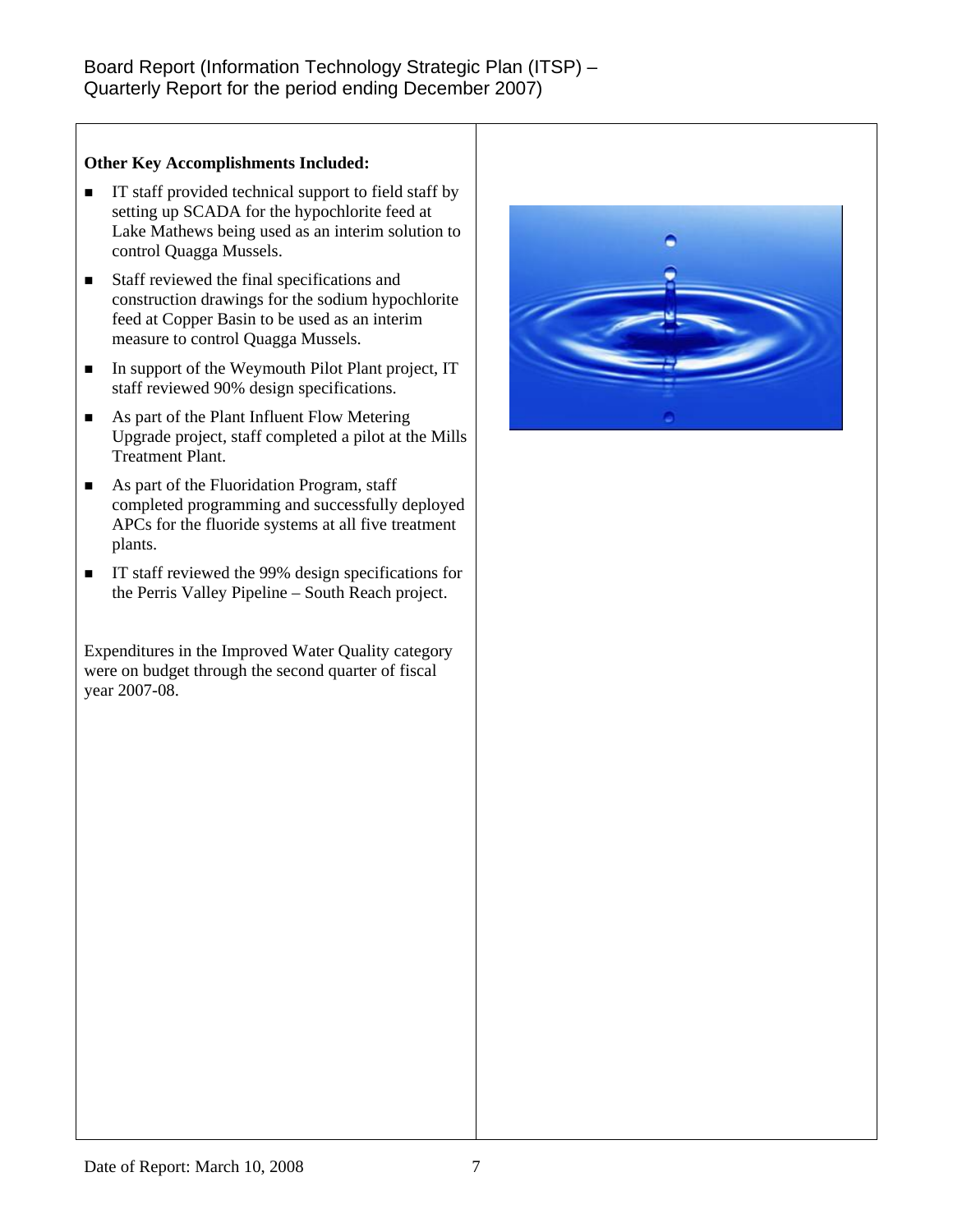| <b>Enhanced Cyber Security:</b>                                                                                                                                                                                                                                                                                                                                                                                                                                       | Fiscal Year 2007-08 to date<br><b>Budget: \$0.48 M</b><br>Expended: $$0.54 M$ |
|-----------------------------------------------------------------------------------------------------------------------------------------------------------------------------------------------------------------------------------------------------------------------------------------------------------------------------------------------------------------------------------------------------------------------------------------------------------------------|-------------------------------------------------------------------------------|
| Key accomplishments Included:                                                                                                                                                                                                                                                                                                                                                                                                                                         |                                                                               |
| <b>Continued Phase II of the Information Security</b><br><b>Remediation Initiative</b>                                                                                                                                                                                                                                                                                                                                                                                |                                                                               |
| As part of Phase II of the Information Security<br>Remediation initiative, staff continued efforts to<br>enhance and upgrade Metropolitan's IT security<br>infrastructure. Activities included proactively<br>implementing measures to secure the computing<br>environment against cyber threats associated with<br>newly evolving technologies. This included new<br>software and hardware to ensure that<br>Metropolitan's computing environment remains<br>secure. |                                                                               |
| During the period, the Security Information<br>Management system was delivered, installed, and is<br>currently being configured. The Security<br>Information Management software allows staff to<br>proactively monitor critical security events and<br>network activity in real-time to identify any<br>suspicious activity and facilitate appropriate action<br>to safeguard Metropolitan's network and computer<br>systems.                                        |                                                                               |
| Completed migration of six applications from the<br>п<br>SCADA network to the Business Network to<br>further strengthen security of Metropolitan's<br>SCADA system.                                                                                                                                                                                                                                                                                                   |                                                                               |
| Other key accomplishment during the period                                                                                                                                                                                                                                                                                                                                                                                                                            |                                                                               |

As part of the on-going security awareness effort, staff published monthly cyber security tips on Metropolitan's internal website and staff continued to provide IT security orientation for all Metropolitan new hires.

Expenditures in the Enhanced Cyber Security category were slightly higher than projected through the second quarter of fiscal year 2007-08.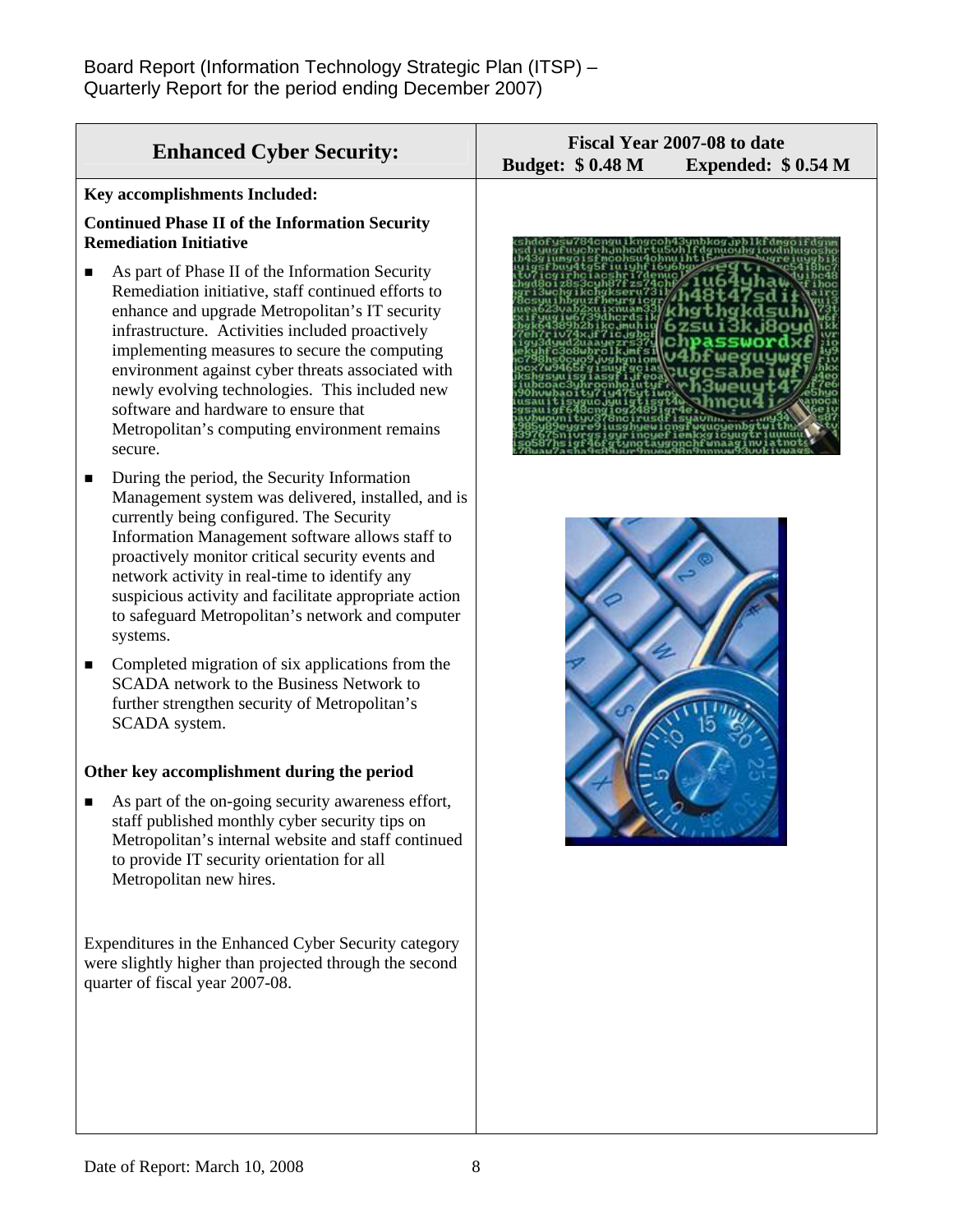|                                                                           |                                                                                                                                                                                                                                                                                                                                                                                                                                                                                                                                                         | Fiscal Year 2007-08 to date                   |  |
|---------------------------------------------------------------------------|---------------------------------------------------------------------------------------------------------------------------------------------------------------------------------------------------------------------------------------------------------------------------------------------------------------------------------------------------------------------------------------------------------------------------------------------------------------------------------------------------------------------------------------------------------|-----------------------------------------------|--|
| <b>Productivity / Cost Efficiency:</b>                                    |                                                                                                                                                                                                                                                                                                                                                                                                                                                                                                                                                         | <b>Budget: \$1.60 M</b><br>Expended: \$0.60 M |  |
|                                                                           | <b>Continued Business Process Improvement Projects</b>                                                                                                                                                                                                                                                                                                                                                                                                                                                                                                  |                                               |  |
| ■                                                                         | The Integrated Budget Management System<br>(IBMS) project will implement an integrated<br>budgeting system to ensure complete and consistent<br>budget development, analysis, and reporting. The<br>new integrated system will replace five existing<br>separate budgeting systems. Once fully<br>implemented, it is anticipated that the payback<br>period for implementing such a system will be<br>approximately five years through increased staff<br>productivity. After the first year, the estimated<br>savings will average \$900,000 annually. |                                               |  |
| п                                                                         | During the period, prototypes were developed to<br>replace the functions currently performed by the<br>Personnel Budget System, the Capital Budget<br>System, and the Budget Estimating System.                                                                                                                                                                                                                                                                                                                                                         |                                               |  |
| п                                                                         | Metropolitan currently tracks fuel usage and fuel<br>inventory information manually. The Fuel<br>Management System will automate capture of this<br>information and address an associated audit<br>finding. The automated system is expected to<br>reduce cost for manual entry of fuel tickets,<br>tracking of fuel usage, and inventory records<br>resulting in an estimated savings of approximately<br>\$180,000 annually with a payback period of<br>approximately six years.                                                                      |                                               |  |
| п                                                                         | During the period, staff conducted design sessions<br>and trained fleet mechanics on installation of fuel<br>management devices. The target completion is in<br>the first quarter of fiscal year 2008/09.                                                                                                                                                                                                                                                                                                                                               |                                               |  |
|                                                                           | Responded to technical needs of the Board of<br><b>Directors</b>                                                                                                                                                                                                                                                                                                                                                                                                                                                                                        |                                               |  |
| п                                                                         | As part of on-going efforts to support technical<br>needs of the Board, staff set-up a wireless local-<br>area-network (LAN) and created a "business<br>center" for the Directors at Gene Camp. In<br>addition, staff upgraded security for the Directors'<br>wireless LAN in Union Station Headquarters.                                                                                                                                                                                                                                               |                                               |  |
| Continued assessment of new communication and<br>collaboration technology |                                                                                                                                                                                                                                                                                                                                                                                                                                                                                                                                                         |                                               |  |
| ■                                                                         | Previously, staff conducted field visits with<br>Microsoft, Google, and Cisco to evaluate potential<br>new communication technologies for<br>implementation at Metropolitan.                                                                                                                                                                                                                                                                                                                                                                            |                                               |  |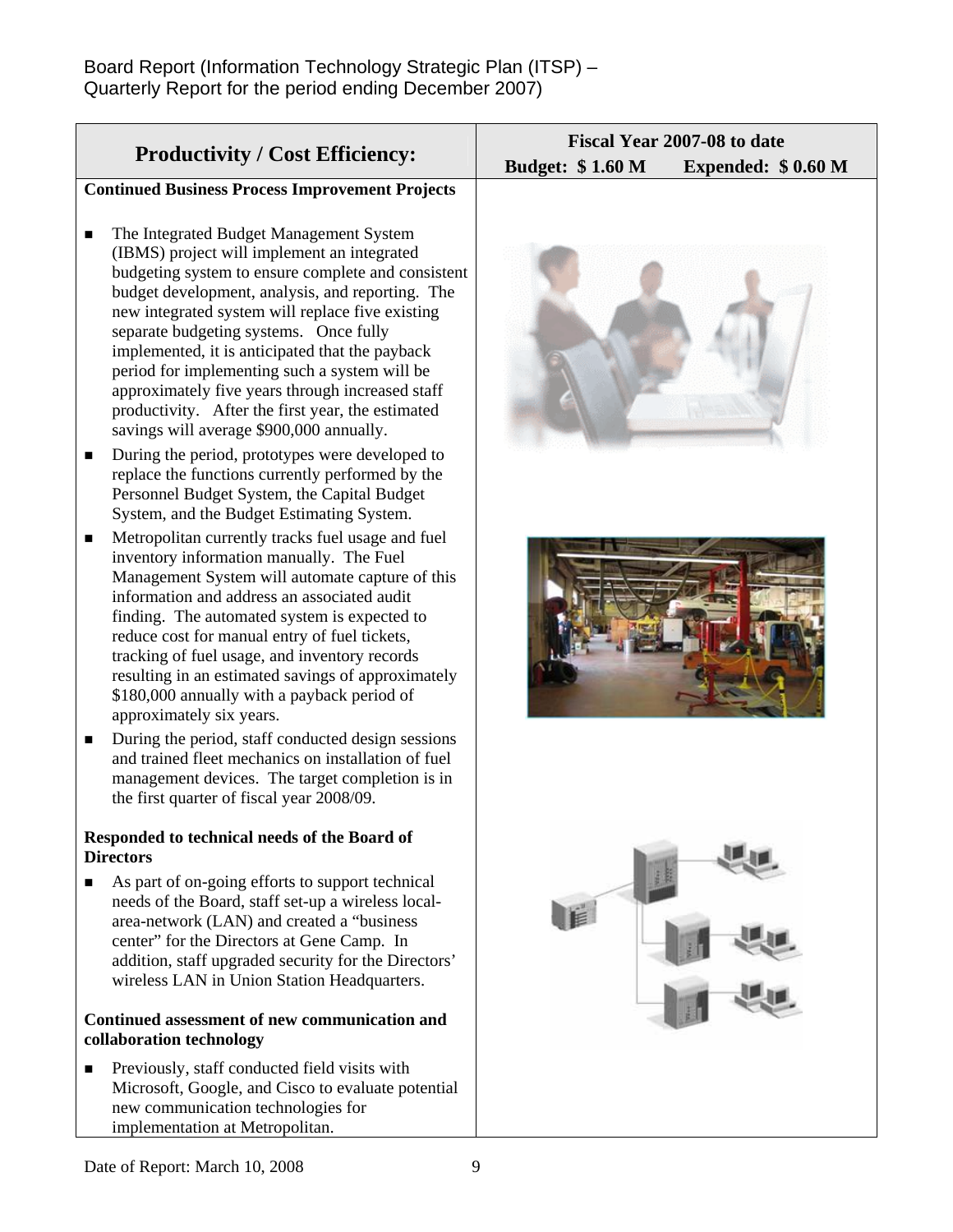■ During the period, staff conducted a field visit to Hewlett Packard to evaluate potential new video conferencing technology. In addition, staff initiated a pilot effort for web conferencing. Also, staff set up a prototype of the single "in box" concept by including voicemail messages in the user's Outlook email inbox. This included testing automated transcription software that translates audio voicemail messages into text.

Expenditures in the Productivity / Cost Efficiency area were lower than projected through the second quarter of fiscal year 2007-08. The variance for this category is expected to decrease in that some new projects are now underway (such as the Fleet and Fuel Management Systems projects) in addition to increased expenditures associated with reaching key milestones on existing projects (such as the Integrated Budget Management System and Phase II of the Human Resources Technology Improvement project). A small variance in this category is expected to remain as the Oracle Accounts Payable Imaging project was deferred to focus available resources on the highest priority efforts.

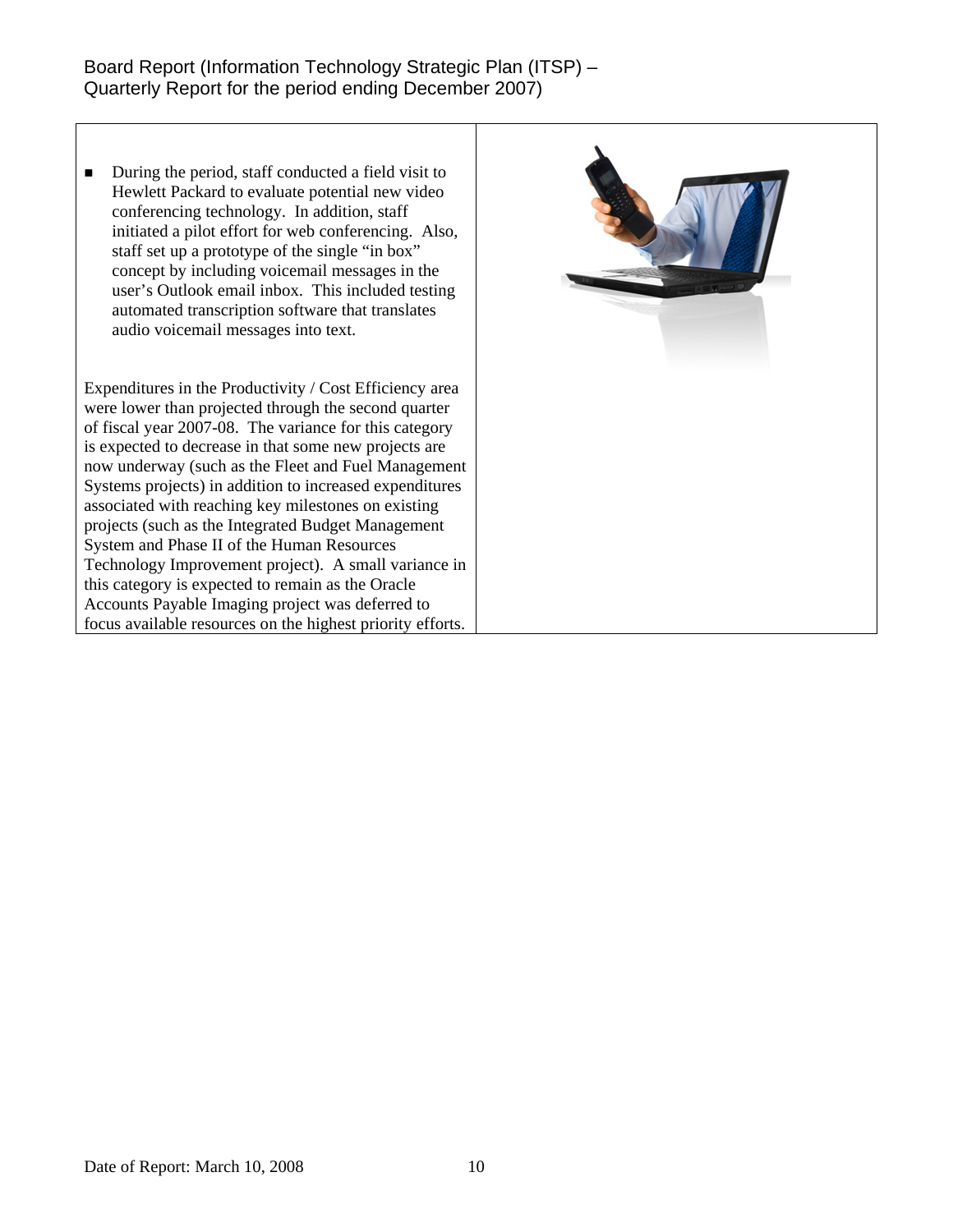## **Attachment 1**

## **Summary of Board actions:**

The following table provides a sequential listing of ITSP Board appropriations through December 31, 2007:



#### **Details of Board Actions during this period:**

- In October, provided an oral presentation to the Board on the SMART-Ops project as part of the Control System Enhancement Program.
- In December, provided quarterly updates on the Information Technology Strategic Plan (ITSP), and information technology (IT) activities in general, for the period ending September 2007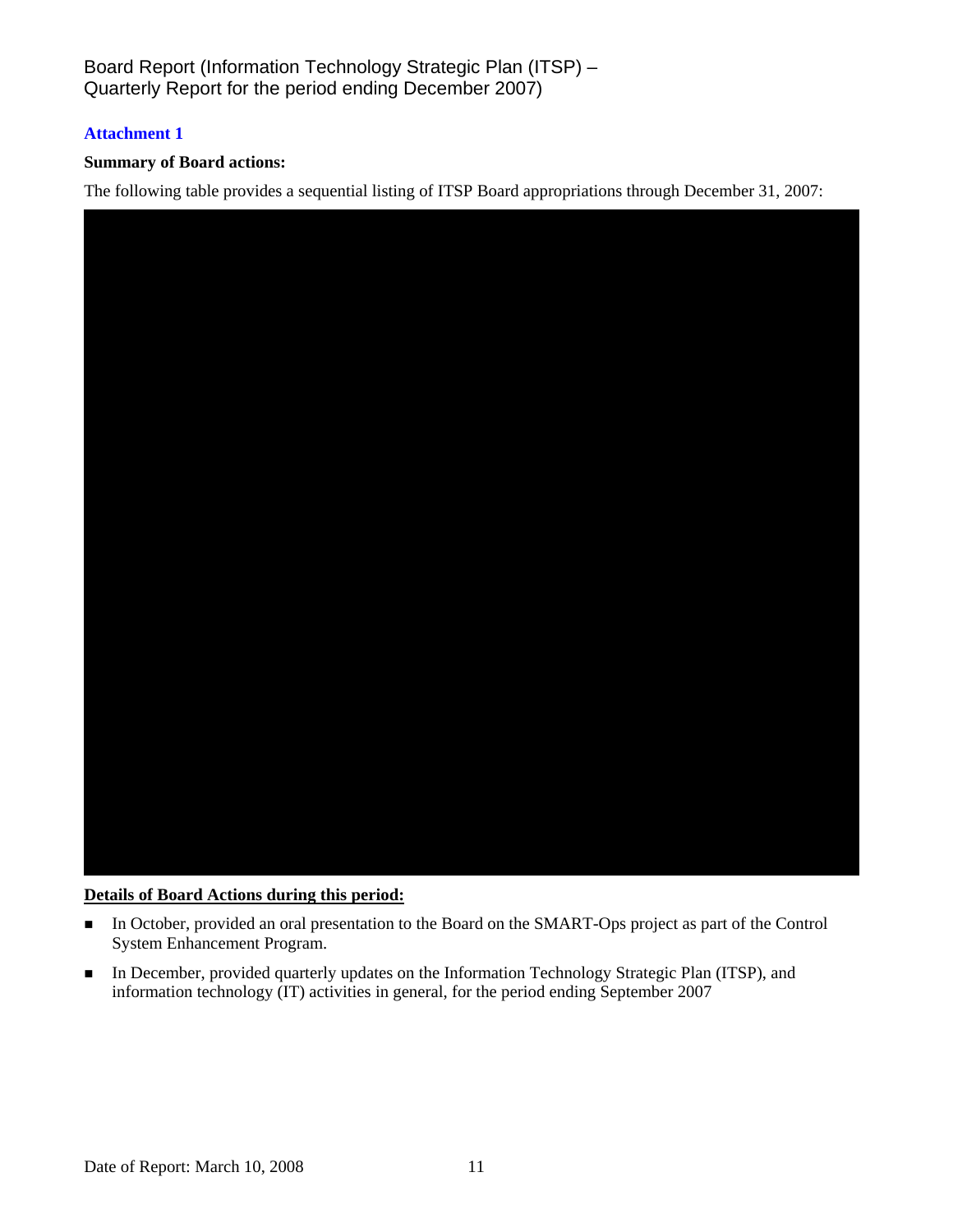## **Attachment 2**

## **Summary of Board Actions:**

The following table provides a summary of ITSP Board appropriations and expenditures through December 31, 2007:

| <b>Appropriation</b><br>No. | <b>Program Description</b>                              | <b>Total Amount</b><br>Appropriated | <b>Expenditures</b><br>(Through<br>December 31,<br>2007 |
|-----------------------------|---------------------------------------------------------|-------------------------------------|---------------------------------------------------------|
| 15397                       | Control System Enhancement Program (CSEP)               | \$17,533,000                        | \$<br>8,740,096                                         |
| 15406                       | Laboratory Information Management System (LIMS) Program | 1,175,000<br>\$                     | \$<br>1,013,956                                         |
| 15408                       | Maintenance Management System (MMS) Upgrade Program     | 605,000<br>\$                       | \$<br>493,798                                           |
| 15411                       | Business, Finance & Human Resource (BF&HR) Program      | 18,389,230<br>S                     | \$<br>9,275,879                                         |
| 15376                       | Information Technology Infrastructure Program           | 23,671,000<br>\$                    | \$<br>14,976,949                                        |
| 15411                       | Information Technology Security Program                 | 4,436,000<br>\$                     | \$<br>2,695,417                                         |
|                             |                                                         | 65,809,230<br>\$                    | 37,196,095<br>S                                         |